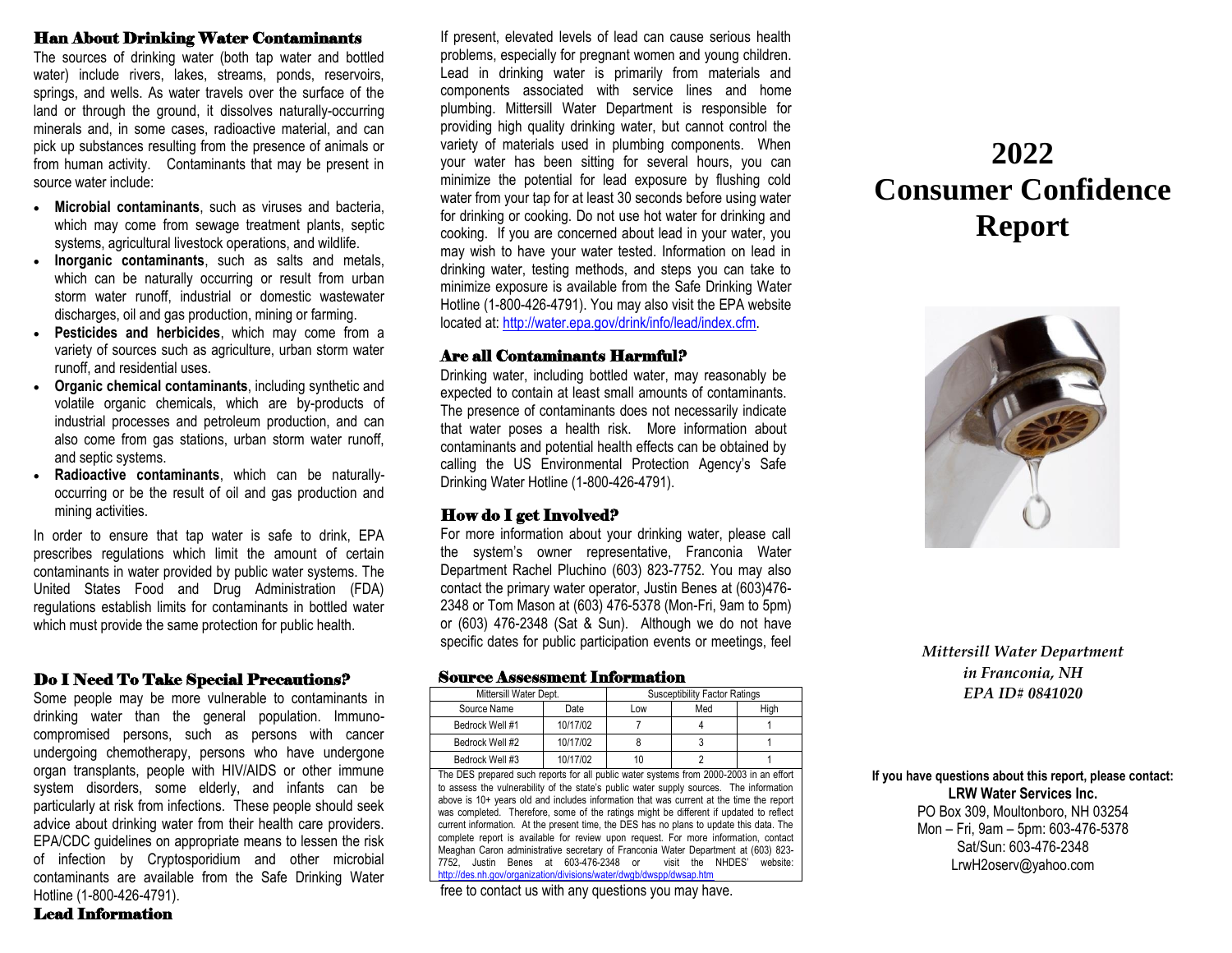# What is a Consumer Confidence Report?

The consumer confidence Report (CCR) details the quality of your drinking water, where it comes from, and where you can get more information. This annual report documents only detected primary and secondary drinking water parameters, and compares them to their respective standards known as Maximum Contaminant Levels (MCLs). The enclosed sampling results are from the most recent monitoring done in compliance with state/federal regulations through 2021. Results prior to 2021 will include the date the sample was taken. The State of New Hampshire allows water systems to monitor for some contaminants less than once per year because the concentrations of these contaminants do not change frequently. Thus some of the data present, though representative, may be more than one year old. Lab results may be viewed on the NHDES website located at: <http://www2.des.state.nh.us/DESOnestop/BasicSearch.aspx>. Enter the EPA ID listed on the front cover of this report, click Enter, and then click on the "Public Water System" link to get started.

### Where Does My Water Come From?

Mittersill Water Dept. owns three active bedrock wells (BRW) which yield a total of 49 gallons per minute (gpm). Water is pumped through the distribution to the reservoir which holds approximately 200,000 gallons. Mittersill utilizes sodium hypochlorite (chlorine) to disinfect the water in order to eliminate bacteria.

### Definitions:

**MCLG** (Maximum Contaminant Level Goal): The level of a contaminant in drinking water below which there is no known or expected risk to health. (This allows for a margin of safety.) **MCL** (Maximum Contaminant Level): The highest level of a contaminant that is allowed in drinking water. They are set as close to the MCLGs as feasible using the best available treatment technology. **AL** (Action Level): The concentration of a contaminant which, when exceeded, triggers treatment or other requirements which a water system must follow.

## Abbreviations:

| ppm: parts per million                                   | <b>ppb</b> : parts per billion $(\mu g/L)$ |
|----------------------------------------------------------|--------------------------------------------|
| pCi/L: pico curies per liter                             | $\mu$ g/L: micrograms per liter            |
| ND: not detectable at testing limits N/A: Not Applicable |                                            |

| DETECTED WATER QUALITY RESULTS    |                                                                                                                                                  |                |              |                     |                                                                                                                 |                                                                                                                                                                                                                                                                                                                                                                                                                  |  |
|-----------------------------------|--------------------------------------------------------------------------------------------------------------------------------------------------|----------------|--------------|---------------------|-----------------------------------------------------------------------------------------------------------------|------------------------------------------------------------------------------------------------------------------------------------------------------------------------------------------------------------------------------------------------------------------------------------------------------------------------------------------------------------------------------------------------------------------|--|
| <b>Contaminant (Units)</b>        | <b>Level Detected</b>                                                                                                                            | <b>MCL</b>     | <b>MCLG</b>  | Violation<br>Yes/No | <b>Likely Source of</b><br>Contamination                                                                        | Health Effects (Env-DW 811.21)                                                                                                                                                                                                                                                                                                                                                                                   |  |
| <b>Radiological Contaminants</b>  |                                                                                                                                                  |                |              |                     |                                                                                                                 |                                                                                                                                                                                                                                                                                                                                                                                                                  |  |
| Uranium<br>$(\mu g/L)$            | 12<br>09/09/2021                                                                                                                                 | 30             |              | <b>NO</b>           | Erosion of natural deposits                                                                                     | Some people who drink water containing uranium in excess of the MCL over many years may have an<br>increased risk of getting cancer and kidney toxicity.                                                                                                                                                                                                                                                         |  |
| Compliance Gross Alpha<br>(pCi/L) | 3.7<br>07/17/2018                                                                                                                                | 15             | U            | NO.                 | Erosion of natural deposits                                                                                     | Certain minerals are radioactive and may emit a form of radiation know as alpha radiation. Some<br>people who drink water containing alpha emitters in excess of the MCL over many years may have an<br>increased risk of getting cancer.                                                                                                                                                                        |  |
| Combined<br>Radium<br>(pCi/L)     | Range: 0.6<br>08/17/2017                                                                                                                         | 5              |              | N <sub>O</sub>      | Erosion of natural deposits                                                                                     | Some people who drink water containing radium 226 or 228 in excess of the MCL over many years may<br>have an increased risk of getting cancer.                                                                                                                                                                                                                                                                   |  |
| <b>Inorganic Contaminants</b>     |                                                                                                                                                  |                |              |                     |                                                                                                                 |                                                                                                                                                                                                                                                                                                                                                                                                                  |  |
| Barium<br>(ppm)                   | 0.020, 0.0043<br>08/20/2019                                                                                                                      | $\mathfrak{p}$ |              | <b>NO</b>           | Discharge of drilling wastes;<br>discharge from metal refineries;<br>erosion of natural deposits                | Some people who drink water containing barium in excess of the MCL over many years could experience<br>an increase in their blood pressure.                                                                                                                                                                                                                                                                      |  |
| Chlorine<br>(ppm)                 | Range: $0 - 0.6$<br>Average: 0.42<br>2020                                                                                                        | MRDL=4         | $MRDI$ $G=4$ | NO.                 | Water additive used to control<br>microbes                                                                      | Some people who use water containing chlorine well in excess of the MRDL could experience irritating<br>effects to their eyes and nose. Some people who drink water containing chlorine well in excess of the<br>MRDL could experience stomach discomfort.                                                                                                                                                       |  |
| Copper<br>(ppm)                   | 90 <sup>th</sup> Percentile<br>calculated by NHDES<br>on 1/1/2021 is 0.12<br>ppm<br>7/1/2021 is 0.051 ppm<br>No sites exceeded the<br>AL of 1.3. | $AL=1.3$       | 1.3          | N <sub>O</sub>      | Corrosion of household plumbing<br>systems; erosion of natural<br>deposits; leaching from wood<br>preservatives | Copper is an essential nutrient, but some people who drink water containing copper in excess of the<br>action level over a relatively short amount of time could experience gastrointestinal distress. Some<br>people who drink water containing copper in excess of the action level over many years could suffer liver<br>or kidney damage. People with Wilson's Disease should consult their personal doctor. |  |